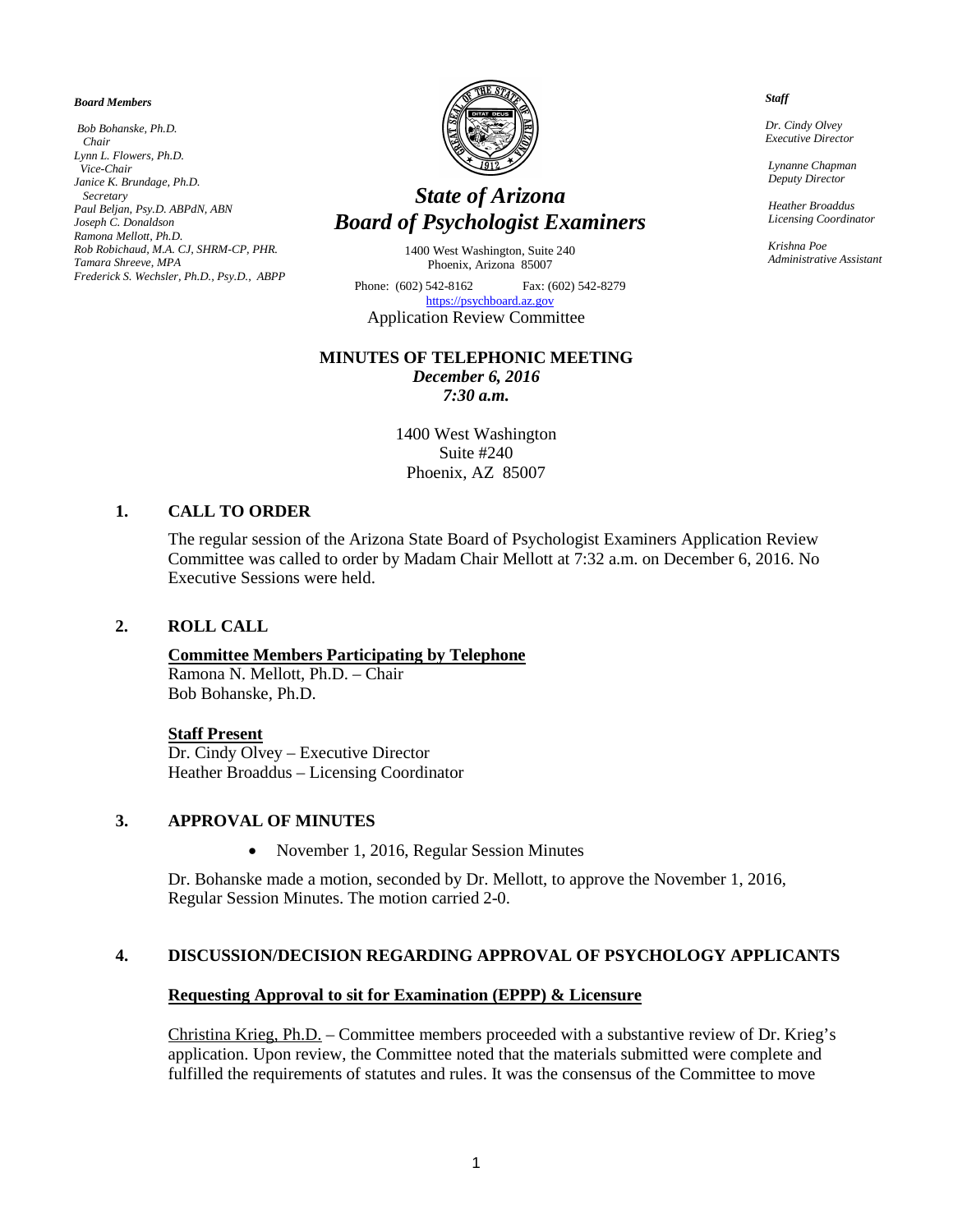Dr. Krieg's application to the full Board for approval to take the EPPP and licensure upon a passing score and payment of the prorated license fee.

David Hardley, Psy.D. – Committee members proceeded with a substantive review of Dr. Hardley's application. Upon review, the Committee noted that the materials submitted were complete and fulfilled the requirements of statutes and rules. It was the consensus of the Committee to move Dr. Hardley's application to the full Board for approval to take the EPPP and licensure upon a passing score and payment of the prorated license fee.

Ernesto Reza, Psy.D. – Committee members proceeded with a substantive review of Dr. Reza's reapplication. Upon review, the Committee noted that the materials submitted were complete and fulfilled the requirements of statutes and rules. It was the consensus of the Committee to move Dr. Reza's reapplication to the full Board for approval to take the EPPP and licensure upon a passing score and payment of the prorated license fee.

Ester Stevens, Psy.D. – Committee members proceeded with a substantive review of Dr. Stevens' application. Upon review, the Committee noted that the materials submitted were complete and fulfilled the requirements of statutes and rules. It was the consensus of the Committee to move Dr. Stevens' application to the full Board for approval to take the EPPP and licensure upon a passing score and payment of the prorated license fee.

Jessica Younger, Psy.D. – Committee members proceeded with a substantive review of Dr. Younger's application. Upon review, the Committee noted that the materials submitted were complete and fulfilled the requirements of statutes and rules. It was the consensus of the Committee to move Dr. Younger's application to the full Board for approval to take the EPPP and licensure upon a passing score and payment of the prorated license fee.

Josephine Shaar, Ph.D. – Committee members proceeded with a substantive review of Dr. Shaar's application. Upon review, it was the consensus of the Committee to move Dr. Shaar's application to the full Board for further review of her preinternship experiences.

Katherine Sanchez, Ph.D. – Committee members proceeded with a substantive review of Dr. Sanchez's application. Upon review of her Supervised Preinternship Experience Verification form from Denver Children's Home the Committee noted that her Faculty Supervisor, Robyn Hess, Ph.D., indicated that Dr. Sanchez received a total of 1,050 supervised hours. Her subsequent calculations indicate that Dr. Sanchez received 84 total hours of supervision which does not meet the requirement of §32-2071(E)(d). The Committee noted that Dr. Sanchez has 2,000 internship hours that can be counted toward licensure. At this time she remains 1,000 hours deficient in meeting the 3,000 hour supervised work experience requirement (A.R.S. §32- 2071(D)). She may wish to submit postdoctoral experience to meet the 3,000 hour supervised work experience requirement. Additionally, she may wish to request to sit for the EPPP only while completing her postdoctoral experience or she may wish to apply for temporary licensure while completing her postdoctoral experience.

Kristin Schwartz, Psy.D. – Committee members proceeded with a substantive review of Dr. Schwartz's application. Upon review, the Committee noted that the materials submitted were complete and fulfilled the requirements of statutes and rules. It was the consensus of the Committee to move Dr. Schwartz's application to the full Board for approval to take the EPPP and licensure upon a passing score and payment of the prorated license fee.

Laurie Cessna-Fisher, Psy.D. – Committee members proceeded with a substantive review of Dr. Cessna-Fisher's application. Upon review, the Committee noted that the materials submitted were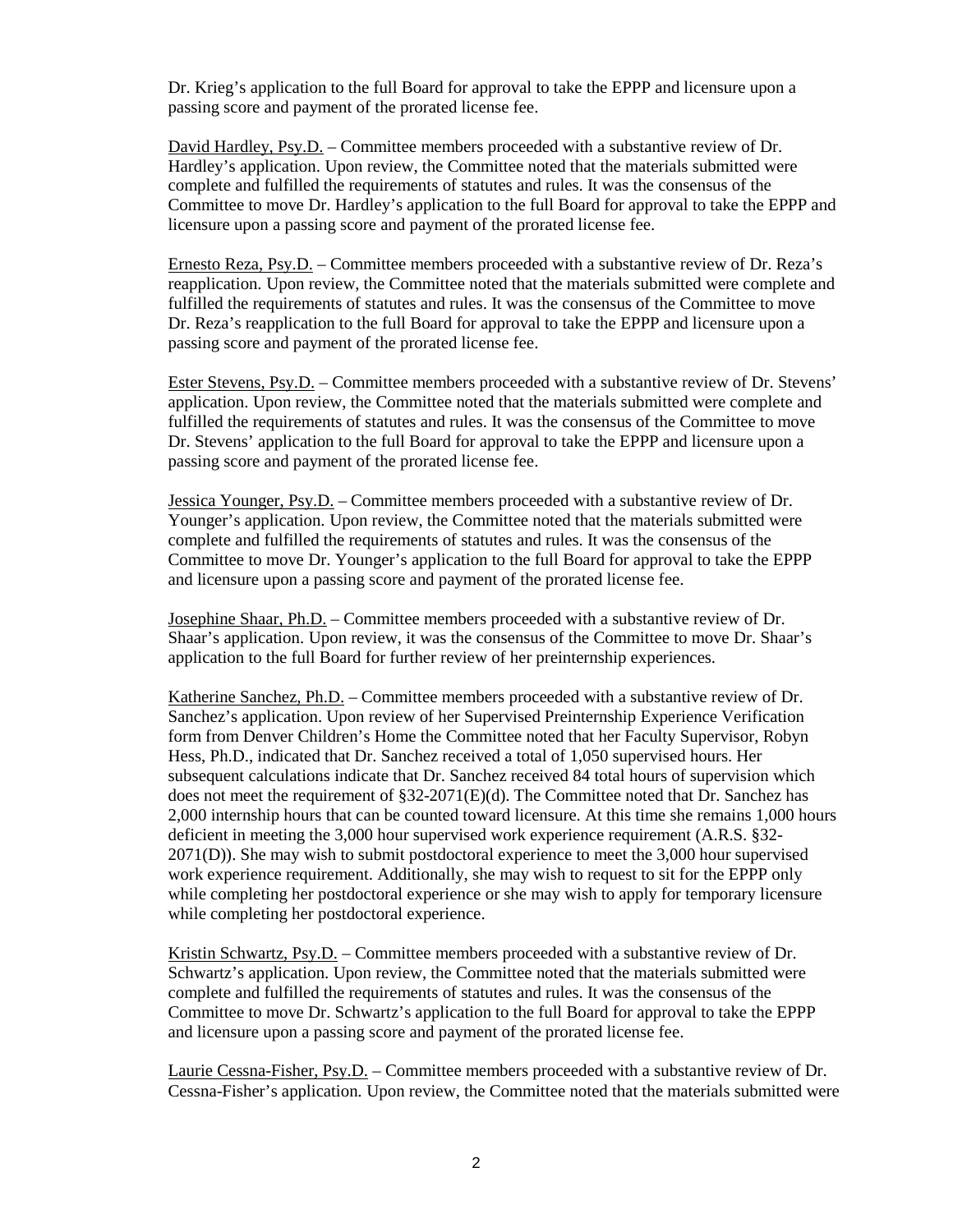complete and fulfilled the requirements of statutes and rules. It was the consensus of the Committee to move Dr. Cessna-Fisher's application to the full Board for approval to take the EPPP and licensure upon a passing score and payment of the prorated license fee.

Robert Beridah, Ph.D. – Committee members proceeded with a substantive review of Dr. Beridah's application. Upon review, the Committee noted that the materials submitted were complete and fulfilled the requirements of statutes and rules. It was the consensus of the Committee to move Dr. Beridah's application to the full Board for approval to take the EPPP and licensure upon a passing score and payment of the prorated license fee.

Sarah Pulaski, Psy.D. – Committee members proceeded with a substantive review of Dr. Pulaski's application. Upon review, the Committee noted that the materials submitted were complete and fulfilled the requirements of statutes and rules. It was the consensus of the Committee to move Dr. Pulaski's application to the full Board for approval to take the EPPP and licensure upon a passing score and payment of the prorated license fee.

Sonya Willis, Psy.D. – Committee members proceeded with a substantive review of Dr. Willis' reapplication. Upon review, the Committee noted that the materials submitted were complete and fulfilled the requirements of statutes and rules. It was the consensus of the Committee to move Dr. Willis' reapplication to the full Board for approval to take the EPPP and licensure upon a passing score and payment of the prorated license fee.

William Wood, Ph.D. – Committee members proceeded with a substantive review of Dr. Wood's application. Upon review of his Supervised Preinternship Experience Verification form from W. Gary Cannon Psychological Service Center, the Committee noted that his Director of Clinical Training, Raymond Greer, Ph.D., indicated that Dr. Wood received a total of 575 supervised hours. His subsequent calculations indicate that Dr. Wood received 26 total hours of individual supervision which does not meet the requirement of A.R.S. §32-2071(4)(c). At this time Dr. Wood's remains 2.75 hours deficient in meeting the individual supervision requirement. Upon review of his Supervised Preinternship Experience Verification form from Kings Canyon Juvenile Center, the Committee noted that his Director of Clinical Training, Raymond Greer, Ph.D., indicated that Dr. Wood received a total of 554 supervised hours. His subsequent calculations indicate that Dr. Wood received 24 total hours of individual supervision which does not meet the requirement of A.R.S. §32-2071(4)(c). At this time Dr. Wood remains 3.7 hours deficient in meeting the individual supervision requirement.

Dr. Mellott made a motion, seconded by Dr. Bohanske, to forward the applications of Christina Krieg, Ph.D., David Hardley, Psy.D., Ernesto Reza, Psy.D., Ester Stevens, Psy.D., Jessica Younger, Psy.D., Kristin Schwartz, Psy.D., Laurie Cessna-Fisher, Psy.D., Robert Beridah, Ph.D., Sarah Pulaski, Psy.D. and Sonya Willis, Psy.D., to the full Board for review and approval to take the EPPP and licensure upon a passing score and payment of the prorated license fee, to issue additional information request letters to Katherine Sanchez, Ph.D. and William Wood, Ph.D. regarding the deficiencies discussed in their applications and to move the application of Josephine Shaar, Ph.D. to the full Board for further review of her preinternship experiences. The motion carried 2-0.

## **Requesting Approval of Licensure by Waiver**

Jina Yoon, Ph.D. **–** Committee members proceeded with a substantive review of Dr. Yoon's application. Upon review, the Committee noted that the materials submitted were complete and fulfilled the requirements of statutes and rules. It was the consensus of the Committee to move Dr. Yoon's application to the full Board for review and approval of licensure upon receipt of the pro-rated licensure fee.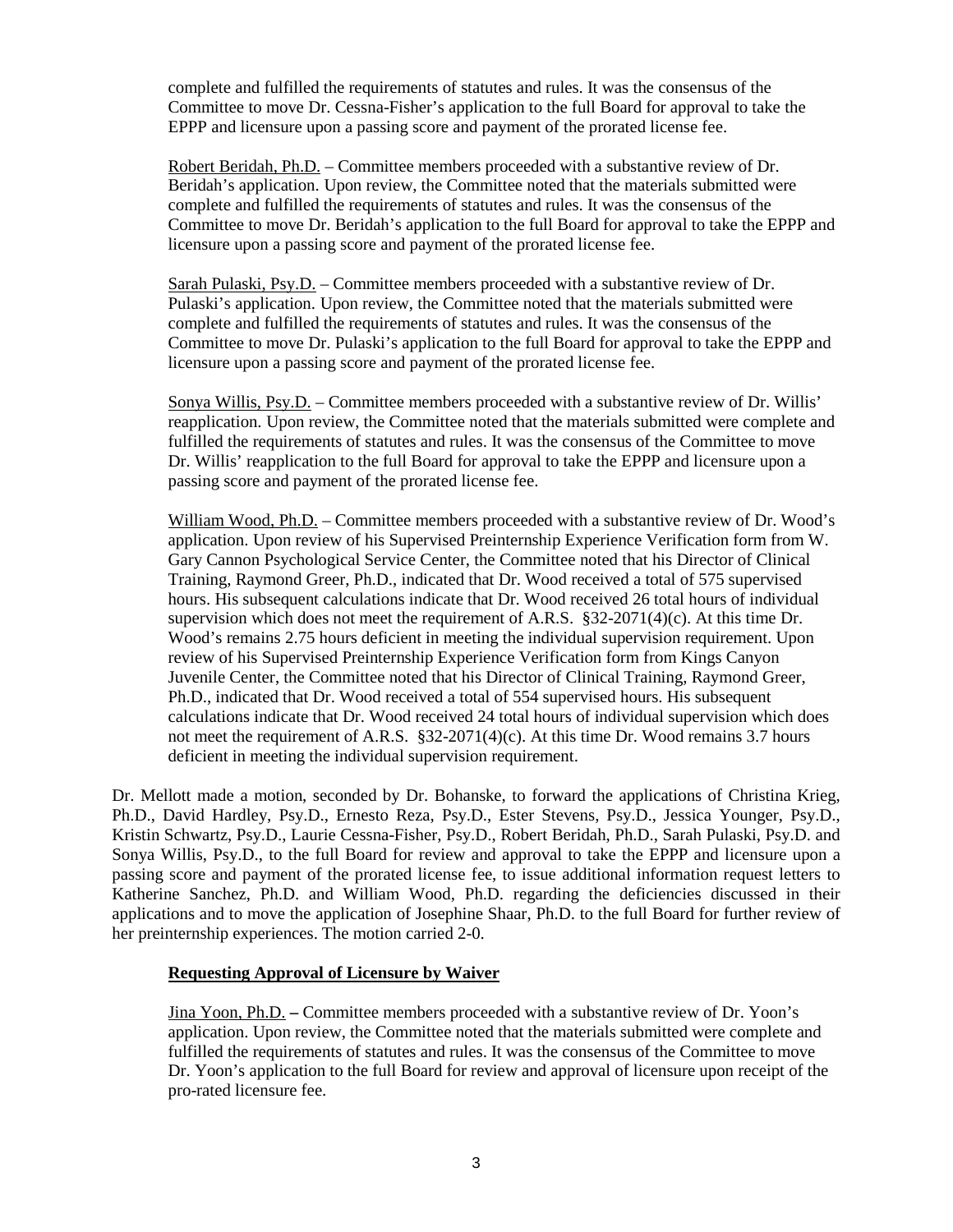Spencer Beck, Ph.D. **–** Committee members proceeded with a substantive review of Dr. Beck's application. Upon review, the Committee noted that the materials submitted were complete and fulfilled the requirements of statutes and rules. It was the consensus of the Committee to move Dr. Beck's application to the full Board for review and approval of licensure upon receipt of the pro-rated licensure fee.

Stephanie Straeter, Ph.D. **–** Committee members proceeded with a substantive review of Dr. Straeter's application. Upon review of her Supervised Psychology Internship or Training Experience Verification form from Home Start Inc., the Committee noted that her Supervisor, Michael Wrobel, Psy.D., indicated that Dr. Straeter worked 22 hours each week from June 4,  $2001$  – March 2004. Pursuant to A.R.S. §32-2071(F)(10) the Committee noted that it cannot accept all of her internship hours as they were not completed within 24 consecutive months. The Committee is requesting that she submit her internship experience hours that were completed within 24 consecutive months, or her first 1,500 internship hours. The Committee requested that her supervisor complete a new verification form and submit it to the Board office.

Tod Roy, Ph.D. **–** Committee members proceeded with a substantive review of Dr. Roy's application. Upon review, the Committee noted that the materials submitted were complete and fulfilled the requirements of statutes and rules. It was the consensus of the Committee to move Dr. Roy's application to the full Board for review and approval of licensure upon receipt of the pro-rated licensure fee.

Yolanda Hobbs, Ph.D. **–** Committee members proceeded with a substantive review of Dr. Hobb's application. Upon review, the Committee noted that the educational institution, The Professional School of Psychological Studies, in which she received her doctorate degree was not regionally accredited at the time of her graduation which does not meet the requirement of A.R.S. §32- 2071(A). It was the consensus of the Committee to move Dr. Hobb's application to the full Board with a recommendation to deny her application as her educational institution was not regionally accredited.

Dr. Mellott made a motion, seconded by Dr. Bohanske, to forward the applications of Jina Yoon, Ph.D., Spencer Beck, Psy.D., and Tod Roy, Ph.D., to the full Board for review and approval of licensure upon payment of the pro-rated licensure fee, to issue an additional information request letter to Stephanie Straeter, Ph.D., regarding the deficiencies discussed in her application and to move the application of Yolanda Hobbs, Ph.D. to the full Board with a recommendation of denial. The motion carried 2-0.

## **Requesting Approval of Licensure by Credential**

Mark Hovee, Psy.D. **–** Committee members proceeded with a substantive review of Dr. Hovee's application. Upon review, the Committee noted that the materials submitted were complete and fulfilled the requirements of statutes and rules. It was the consensus of the Committee to move Dr. Hovee's application to the full Board for review and approval of licensure upon receipt of the pro-rated licensure fee.

Rebecca Loftis, Psy.D. **–** Committee members proceeded with a substantive review of Dr. Loftis' application. Upon review, the Committee noted that the materials submitted were complete and fulfilled the requirements of statutes and rules. It was the consensus of the Committee to move Dr. Loftis' application to the full Board for review and approval of licensure upon receipt of the pro-rated licensure fee.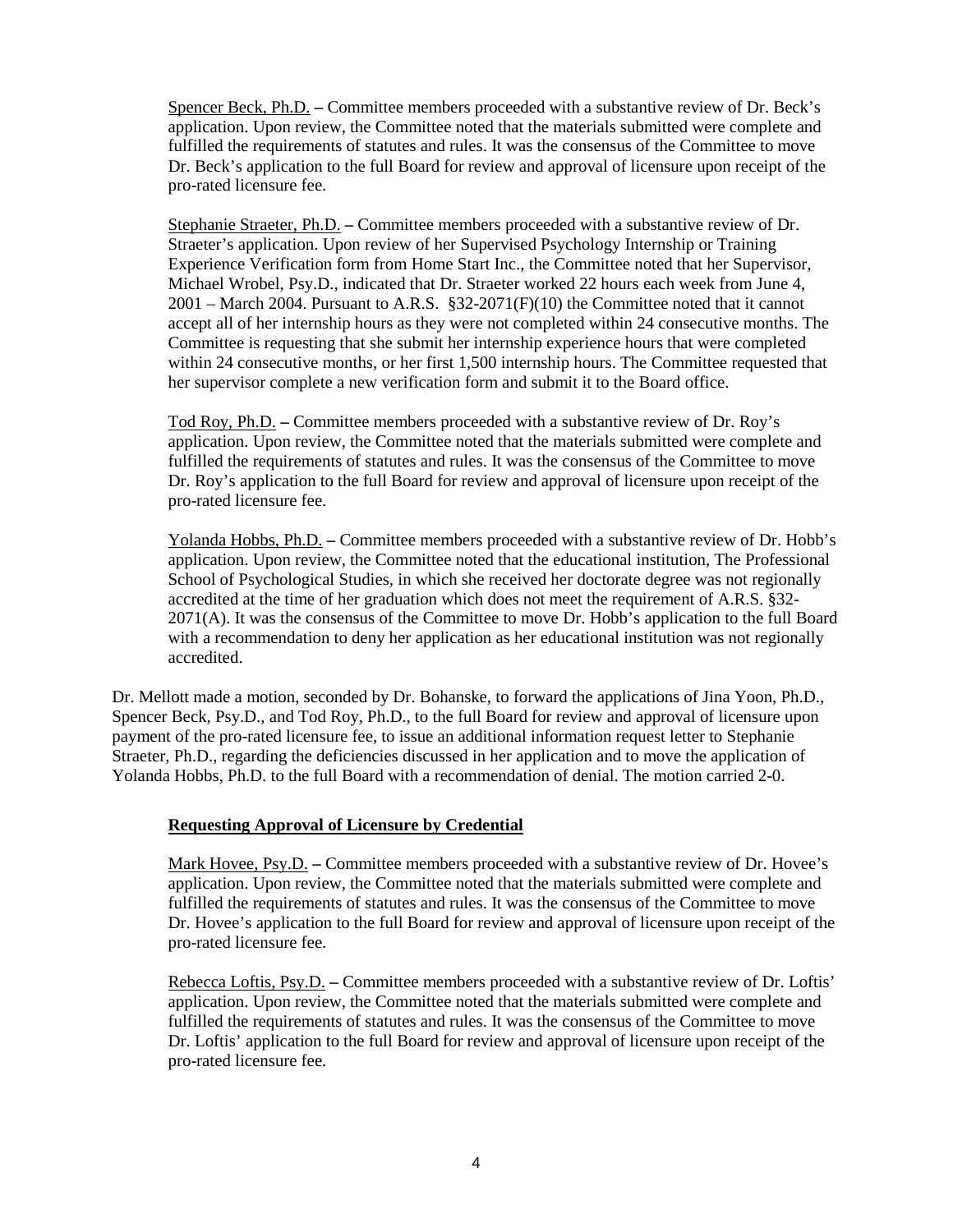Dr. Bohanske made a motion, seconded by Dr. Mellott, to forward the applications of Rebecca Loftis, Psy.D., and Mark Hovee, Psy.D., to the full Board for review and approval of licensure upon payment of the prorated license fee. The motion carried 2-0.

## **Requesting Approval of Supervised Work Experience**

Angela Barteau, Ph.D. **–** Committee members proceeded with a substantive review of Dr. Barteau's application. Upon review, the Committee noted that the materials submitted were complete and fulfilled the requirements of statutes and rules. It was the consensus of the Committee to move Dr. Barteau's application to the full Board for review and approval of licensure upon a passing score and receipt of the pro-rated licensure fee.

Panagiotis Panagakis, Psy.D. **–** Committee members proceeded with a substantive review of Dr. Panagakis' application. Upon review, the Committee noted that the materials submitted were complete and fulfilled the requirements of statutes and rules. It was the consensus of the Committee to move Dr. Panagakis' application to the full Board for review and approval of licensure upon a passing score and receipt of the pro-rated licensure fee.

Dr. Bohanske made a motion, seconded by Dr. Mellott, to forward the application of Angela Barteau, Ph.D., and Panagiotis Panagakis, Psy.D., to the full Board for review and approval of licensure upon payment of the pro-rated licensure fee. The motion carried 2-0.

## **5. DISCUSSION, CONSIDERATION, AND POSSIBLE ACTION REGARDING RECOMMENDATION TO THE BOARD PERTAINING TO APPROVAL OF TEMPORARY LICENSE APPLICANTS AND APPROVAL OF POSTDOCTORAL WRITTEN TRAINING PLAN**

## **Requesting Approval for Temporary Licensure & EPPP**

Francia Day, Psy.D. **–** Dr. Bohanske recused from reviewing Dr. Day's application. Due to lack of a quorum, Dr. Day's application is forwarded to the Board for review.

Jessica Sneed, Ph.D. **–** Committee members proceeded with a substantive review of Dr. Sneed's application. Upon review, the Committee noted that the materials submitted were complete and fulfilled the requirements of statutes and rules. It was the consensus of the Committee to move Dr. Sneed's application to the full Board for review and approval of licensure upon receipt of the pro-rated licensure fee and for approval to sit for the EPPP.

Parisa Shoja, Psy.D. **–** Dr. Bohanske recused from reviewing Dr. Shoja's application. Due to lack of a quorum, Dr. Shoja's application is forwarded to the Board for review.

Rielly Boyd, Ph.D. **–** Drs. Mellott and Bohanske recused from reviewing Dr. Boyd's application. Due to lack of a quorum, Dr. Boyd's application is forwarded to the Board for review.

Dr. Mellott made a motion, seconded by Dr. Bohanske, to forward the application of Jessica Sneed, Ph.D., to the full Board for review and approval of licensure upon payment of the pro-rated licensure fee and for approval to sit for the EPPP. Due to lack of a quorum, the applications of Francia Day, Psy.D., Parisa Shoja, Psy.D., and Rielly Boyd, Ph.D. are forwarded to the Board for review. The motion carried 2-0.

## **6. DISCUSSION, CONSIDERATION, AND POSSIBLE ACTION REGARDING RECOMMENDATION TO THE BOARD PERTAINING TO APPROVAL OF BEHAVIOR ANALYST APPLICANTS**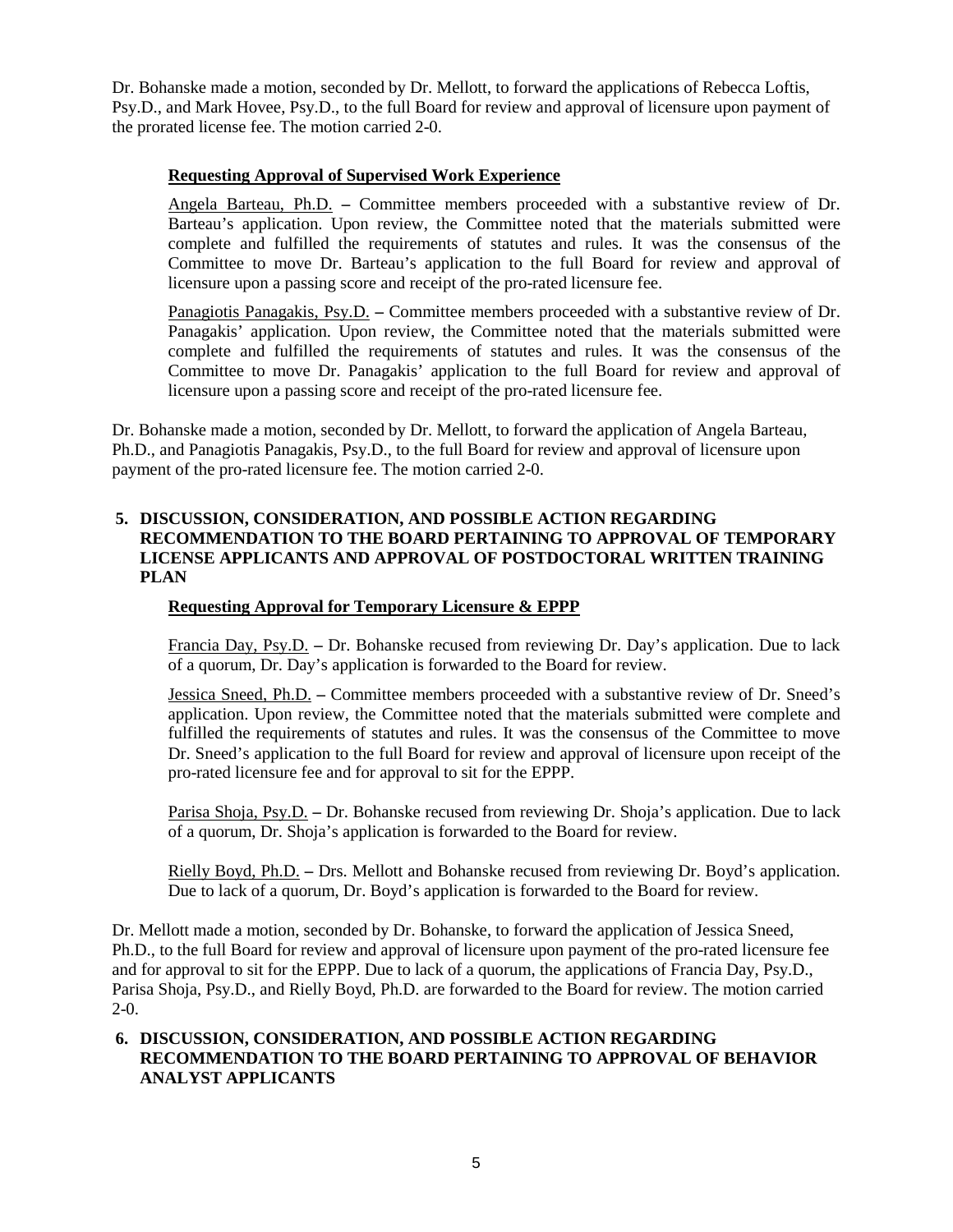## **Requesting Approval of Licensure by Experience**

Amber Reckner, M.Ed. – Committee members proceeded with a substantive review of Ms. Reckner's application. Upon review, the Committee noted that the materials submitted were complete and fulfilled the requirements of statutes and rules. It was the consensus of the Committee to move Ms. Reckner's application to the full Board for review and approval of licensure upon receipt of the pro-rated licensure fee.

Destini Kulik, M.A. – Committee members proceeded with a substantive review of Ms. Kulik's application. Upon review, the Committee noted that the materials submitted were complete and fulfilled the requirements of statutes and rules. It was the consensus of the Committee to move Ms. Kulik's application to the full Board for review and approval of licensure upon receipt of the pro-rated licensure fee.

Kandra Wiseman, M.A. – Committee members proceeded with a substantive review of Ms. Wiseman's application. Upon review, the Committee noted that the materials submitted were complete and fulfilled the requirements of statutes and rules. It was the consensus of the Committee to move Ms. Wiseman's application to the full Board for review and approval of licensure upon receipt of the pro-rated licensure fee.

Karen Peterson, M.A. – Committee members proceeded with a substantive review of Ms. Peterson's application. Upon review, the Committee noted that the materials submitted were complete and fulfilled the requirements of statutes and rules. It was the consensus of the Committee to move Ms. Peterson's application to the full Board for review and approval of licensure upon receipt of the pro-rated licensure fee.

Luis Morales, M.Ed. – Committee members proceeded with a substantive review of Mr. Morales' application. Upon review, the Committee noted that the materials submitted were complete and fulfilled the requirements of statutes and rules. It was the consensus of the Committee to move Mr. Morales' application to the full Board for review and approval of licensure upon receipt of the pro-rated licensure fee.

Megan Tolway, M.Ed. – Committee members proceeded with a substantive review of Ms. Tolway's application. Upon review, the Committee noted that the materials submitted were complete and fulfilled the requirements of statutes and rules. It was the consensus of the Committee to move Ms. Tolway's application to the full Board for review and approval of licensure upon receipt of the pro-rated licensure fee.

Stephanie Shaffer, M.S. – Committee members proceeded with a substantive review of Ms. Shaffer's application and subsequent submission. Upon review, it was the consensus of the Committee to move Ms. Shaffer's application to the full Board for further review of her supervised work experience.

Tera Deal, M.Ed. – Committee members proceeded with a substantive review of Ms. Deal's application. Upon review, the Committee noted that the materials submitted were complete and fulfilled the requirements of statutes and rules. It was the consensus of the Committee to move Ms. Deal's application to the full Board for review and approval of licensure upon receipt of the pro-rated licensure fee.

Dr. Bohankse made a motion, seconded by Dr. Mellott, to forward the applications of Amber Reckner, M.Ed., Destini Kulik, M.A., Kandra Wiseman, M.A., Karen Peterson, M.A., Luis Morales, M.Ed., Megan Tolway, M.Ed., and Tera Deal, M.Ed., to the full Board for review and approval of licensure upon receipt